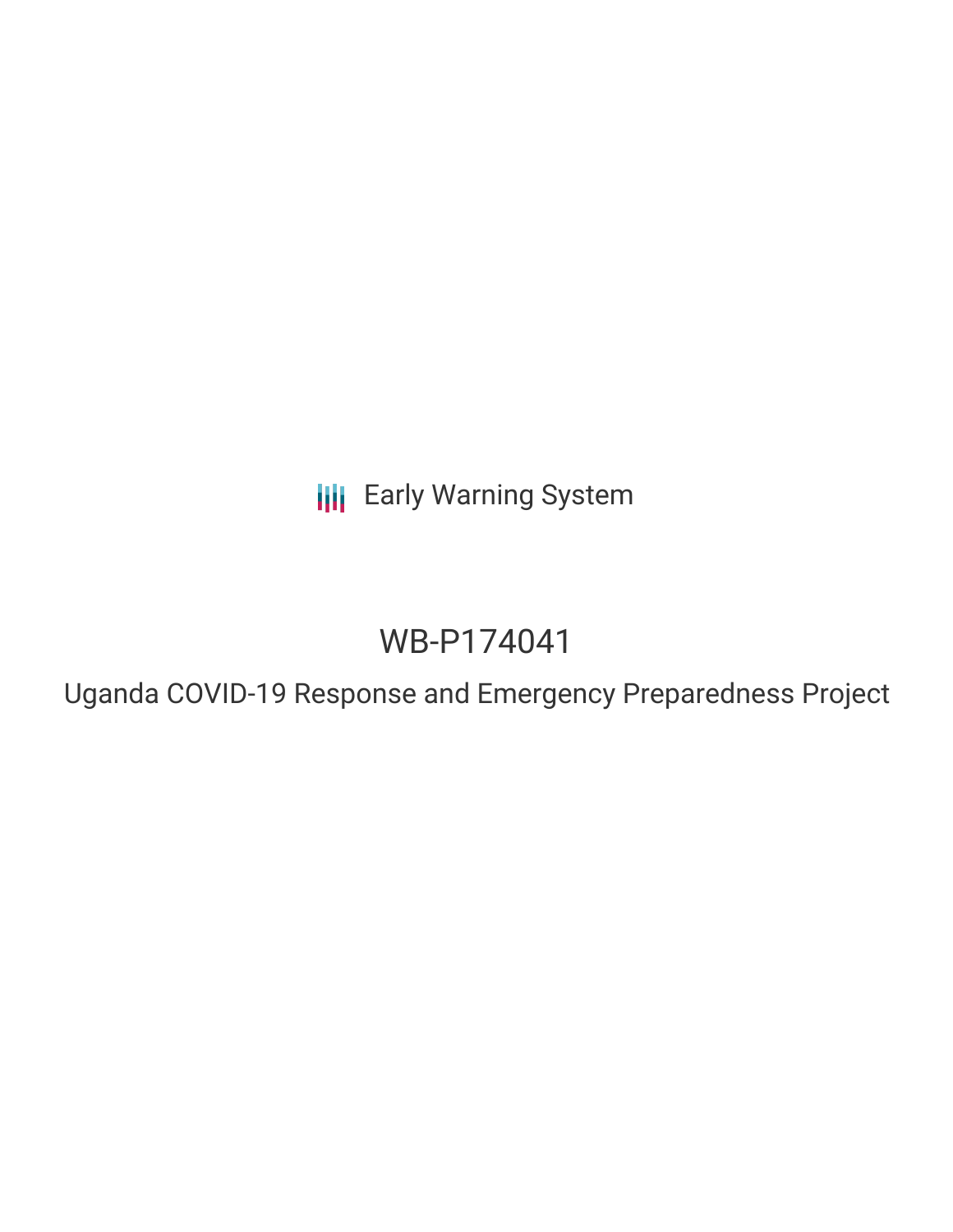

#### **Quick Facts**

| <b>Countries</b>               | Uganda                      |
|--------------------------------|-----------------------------|
| <b>Financial Institutions</b>  | World Bank (WB)             |
| <b>Status</b>                  | Approved                    |
| <b>Bank Risk Rating</b>        | U                           |
| <b>Voting Date</b>             | 2020-07-15                  |
| <b>Borrower</b>                | Government of Uganda        |
| <b>Sectors</b>                 | <b>Education and Health</b> |
| <b>Investment Type(s)</b>      | Loan                        |
| <b>Investment Amount (USD)</b> | \$12.50 million             |
| <b>Loan Amount (USD)</b>       | \$12.50 million             |
| <b>Project Cost (USD)</b>      | \$12.50 million             |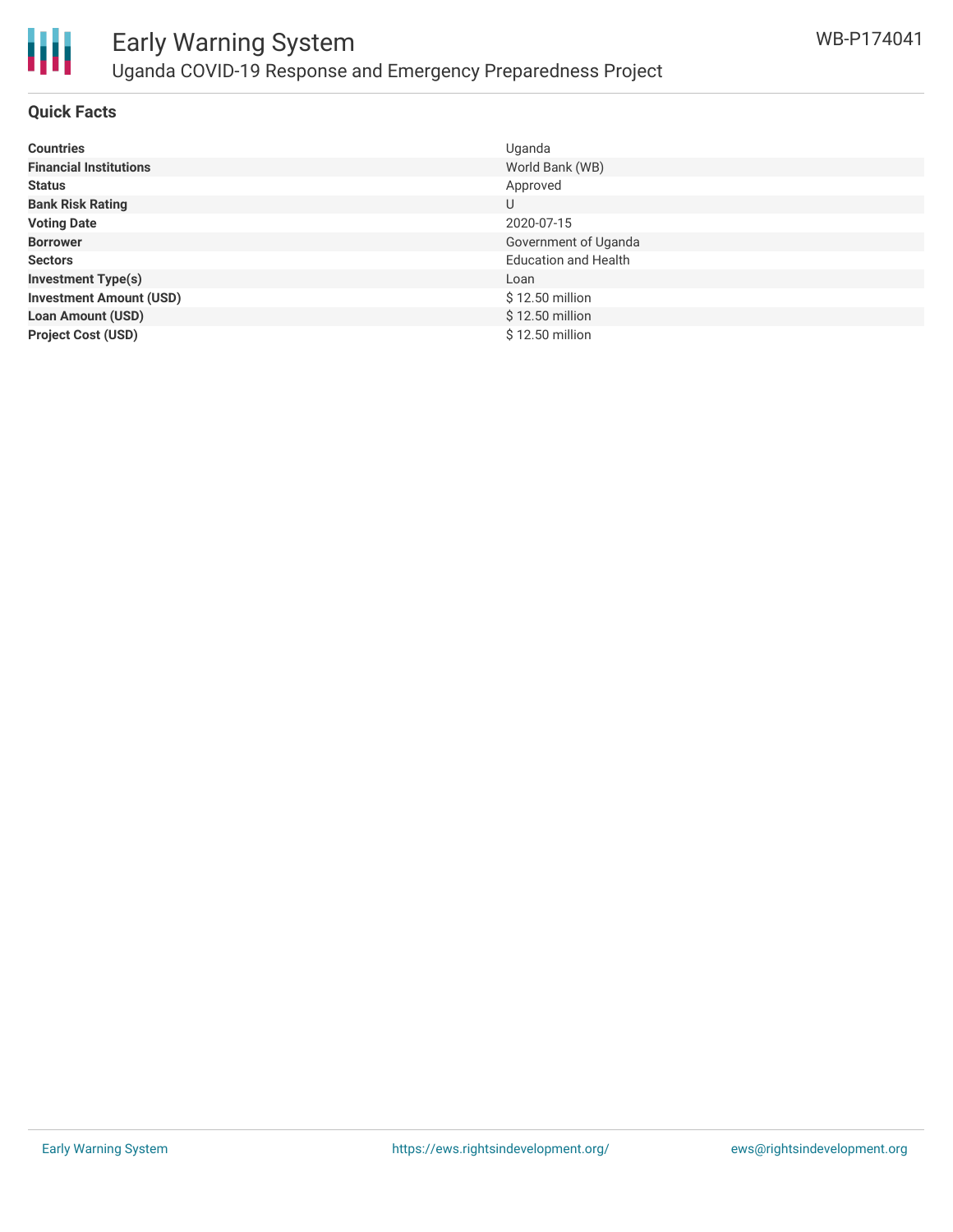

### **Project Description**

According to bank documents, the project aims to prevent, detect and respond to the threat posed by COVID-19 and strengthen national systems for public health preparedness in Uganda.

- Component 1: Case Detection, Confirmation, Contact Tracing, Recording, Reporting
- Component 2: Strengthening Case Management and Psychosocial Support
- Component 3: Implementation Management and Monitoring and Evaluation

The World Bank has classified this project as having Substantial environmental and social risks.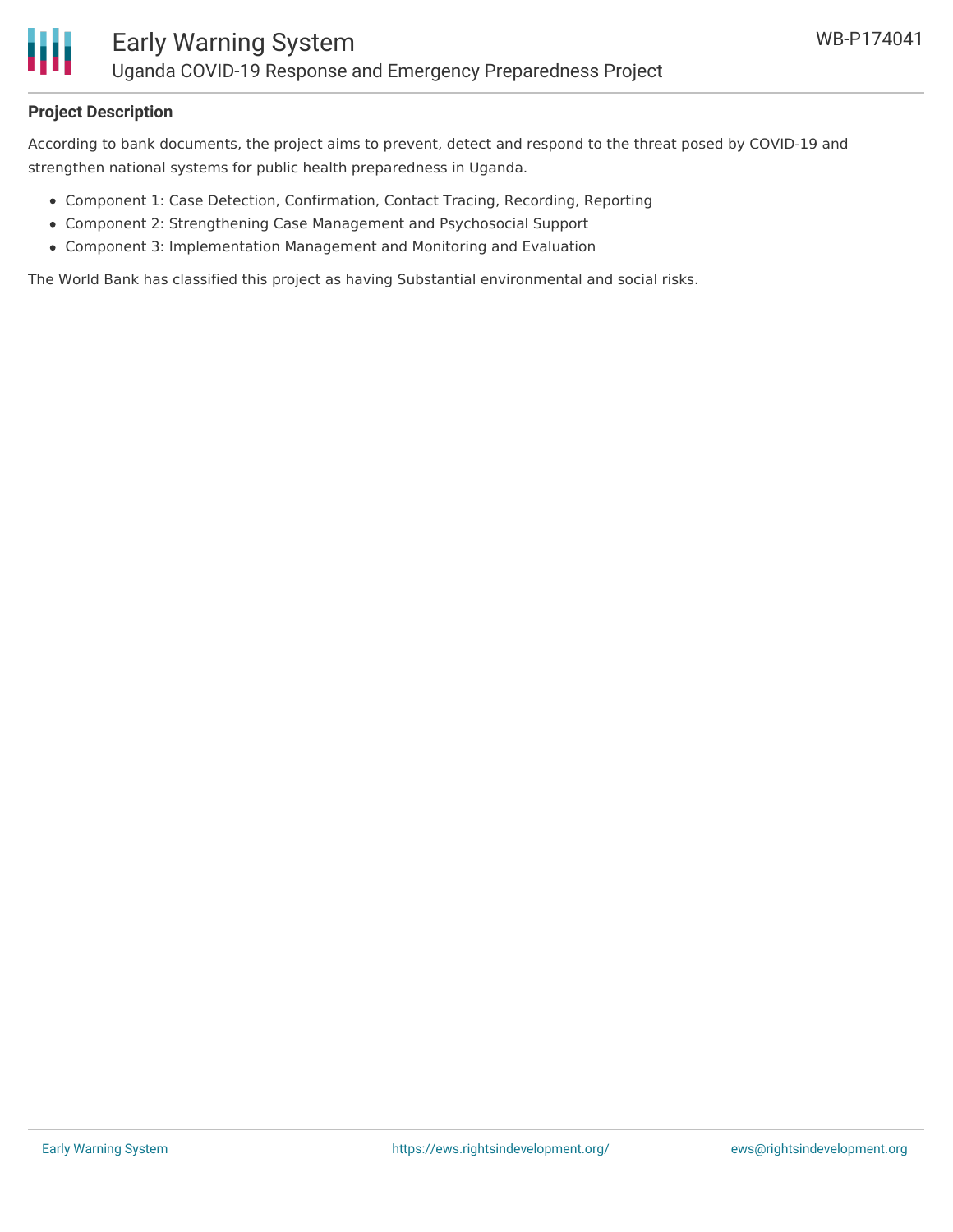

### **Investment Description**

World Bank (WB)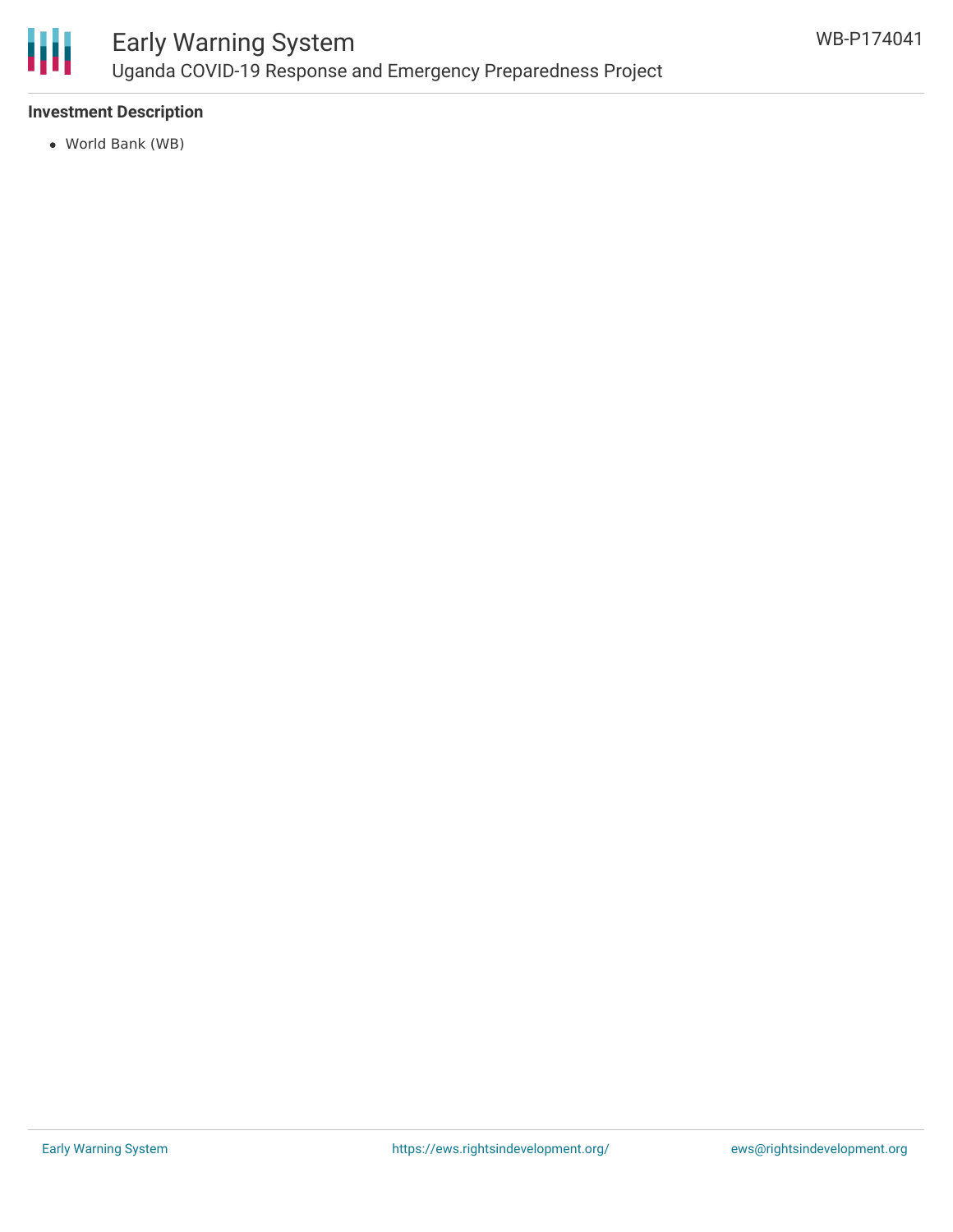

### **Contact Information**

Ministry of Health Diana Atwine, Permanent Secretary [datwine1273@gmail.com](mailto:datwine1273@gmail.com)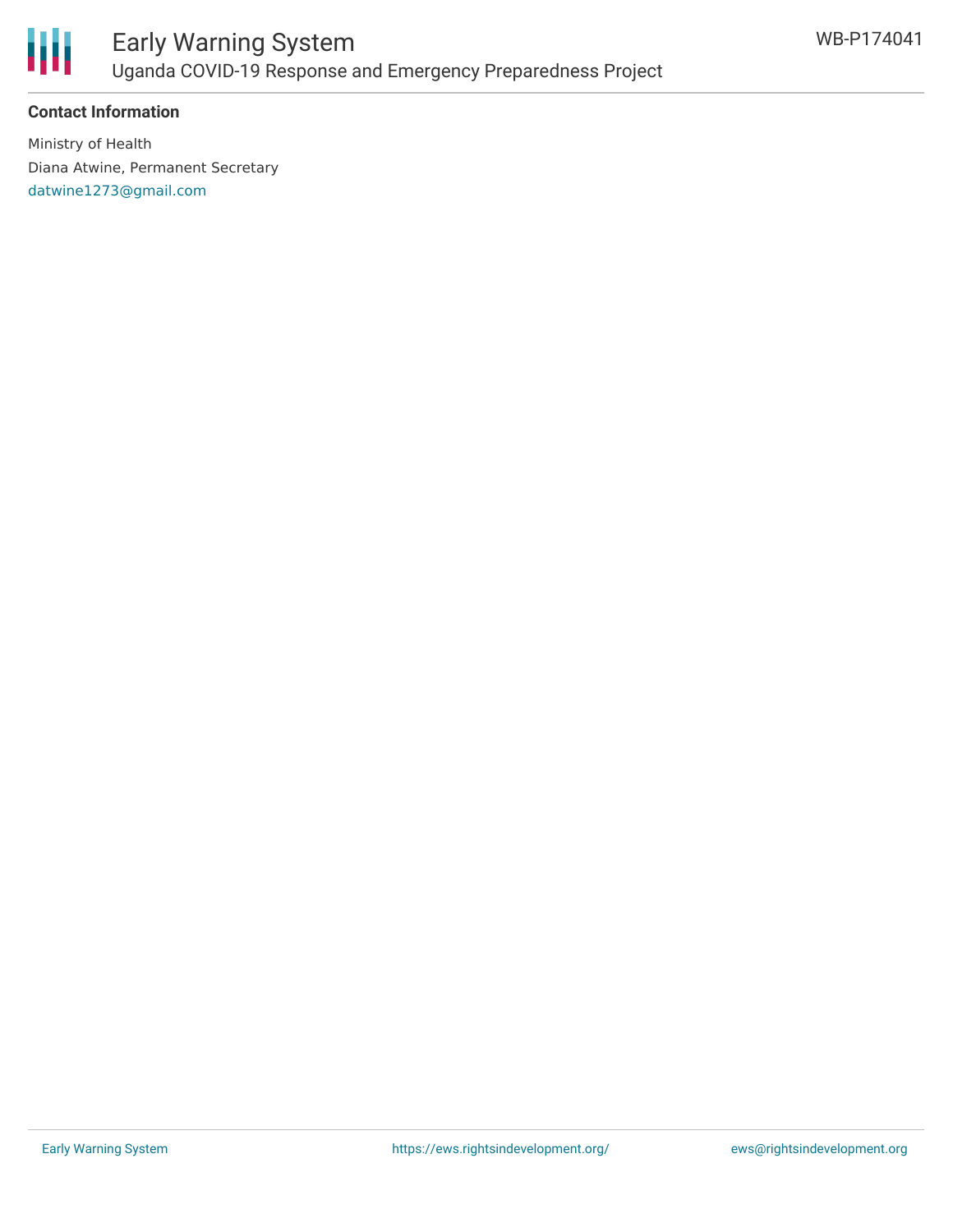

## Early Warning System Uganda COVID-19 Response and Emergency Preparedness Project

#### **Bank Documents**

Project Information Document - Uganda COVID-19 Response and Emergency [Preparedness](https://ewsdata.rightsindevelopment.org/files/documents/41/WB-P174041.pdf) Project - P174041 [Original Source]